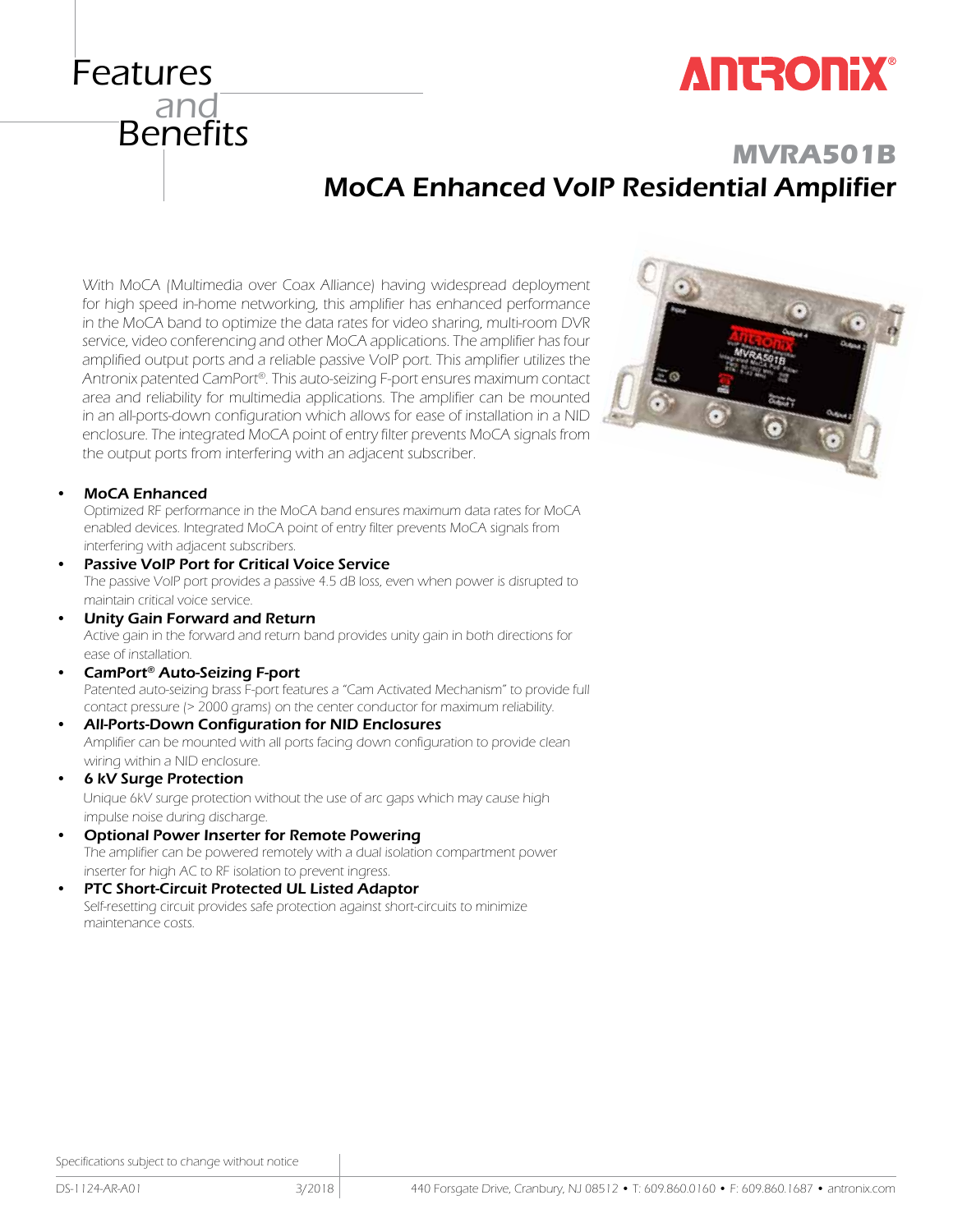

### **Electrical Specifications**  MoCA Enhanced VoIP Residential Amplifier

| <b>Forward Specifications</b>          | <b>Frequency (MHz)</b> | <b>Specifications</b> |  |
|----------------------------------------|------------------------|-----------------------|--|
| Gain (Outputs $1-4$ ) (dB nom)         | 54-1002                | $+()$                 |  |
| <b>Return Loss</b> (dB min)            | 54-1002                | 18                    |  |
| <b>Port to Port Isolation (dB min)</b> | 54-1002                | 23                    |  |
| <b>Noise Figure (dB max)</b>           | 54-1002                | $\overline{7}$        |  |
|                                        | Ch. 2                  | 30                    |  |
| <b>Group Delay</b> (ns/3.58 MHz)       | Ch.3                   | 10                    |  |
|                                        | Ch. 4 & up             | 5                     |  |
| Distortions <sup>1</sup>               |                        |                       |  |
| Composite Triple Beat (dBc)            |                        | $-75$                 |  |
| Composite Second Order (dBc)           |                        | $-63$                 |  |
| Cross Modulation (dBc)                 |                        | $-77$                 |  |
| Hum Modulation (dBc)                   |                        | $-80$                 |  |
| <b>Return Specifications</b>           | Frequency (MHz)        | <b>Specifications</b> |  |
| Gain (Outputs 1-4) (dB nom)            | $5 - 47$               | $+()$                 |  |
| <b>Return Loss (dB min)</b>            | $5 - 42$               | 18                    |  |
| Port to Port Isolation (dB min)        | $5 - 47$               | 25                    |  |
| <b>Noise Figure (dB max)</b>           | $5 - 42$               | 14                    |  |
|                                        | $5.0 - 6.5$            | 20                    |  |
| <b>Group Delay</b> (ns/1.5 MHz)        | $6.5 - 40$             | 10                    |  |
|                                        | 40-42                  | 30                    |  |
| Distortions <sup>2</sup>               |                        |                       |  |
| Discrete Second Order (dBc)            |                        | $-55$                 |  |
| Discrete Third Order (dBc)             |                        | $-55$                 |  |
| Cross Modulation (dBc)                 |                        | $-65$                 |  |
| <b>MoCA Specifications</b>             | Frequency (MHz)        | <b>Specifications</b> |  |
| <b>Insertion Loss</b>                  |                        |                       |  |
| Output Port to Output Port (dB max)    | 1125-1525              | 35                    |  |
| <b>Isolation</b>                       |                        |                       |  |
| Output Port to Input Port (dB min)     | 1125-1525              | 36                    |  |
| Input Port to Output Port (dB min)     | 1125-1525              | 26                    |  |
| <b>VoIP Port Specifications</b>        | <b>Frequency (MHz)</b> | <b>Specifications</b> |  |
| <b>Insertion Loss</b> (dB nom)         | 5-1002                 | 4.5                   |  |
| <b>Return Loss (dB min)</b>            | 5-1218                 | 18                    |  |

Notes: -

and 19 MHz.

Specifications subject to change without notice

 <sup>1.</sup> +12 dBmV flat input, 79 analog channels from 55 MHz to 550 MHz. Digital channels from 550 MHz to 1000 MHz at 6 dB below the analog channels. 2. Two +55 dBmV carriers at 13 MHz